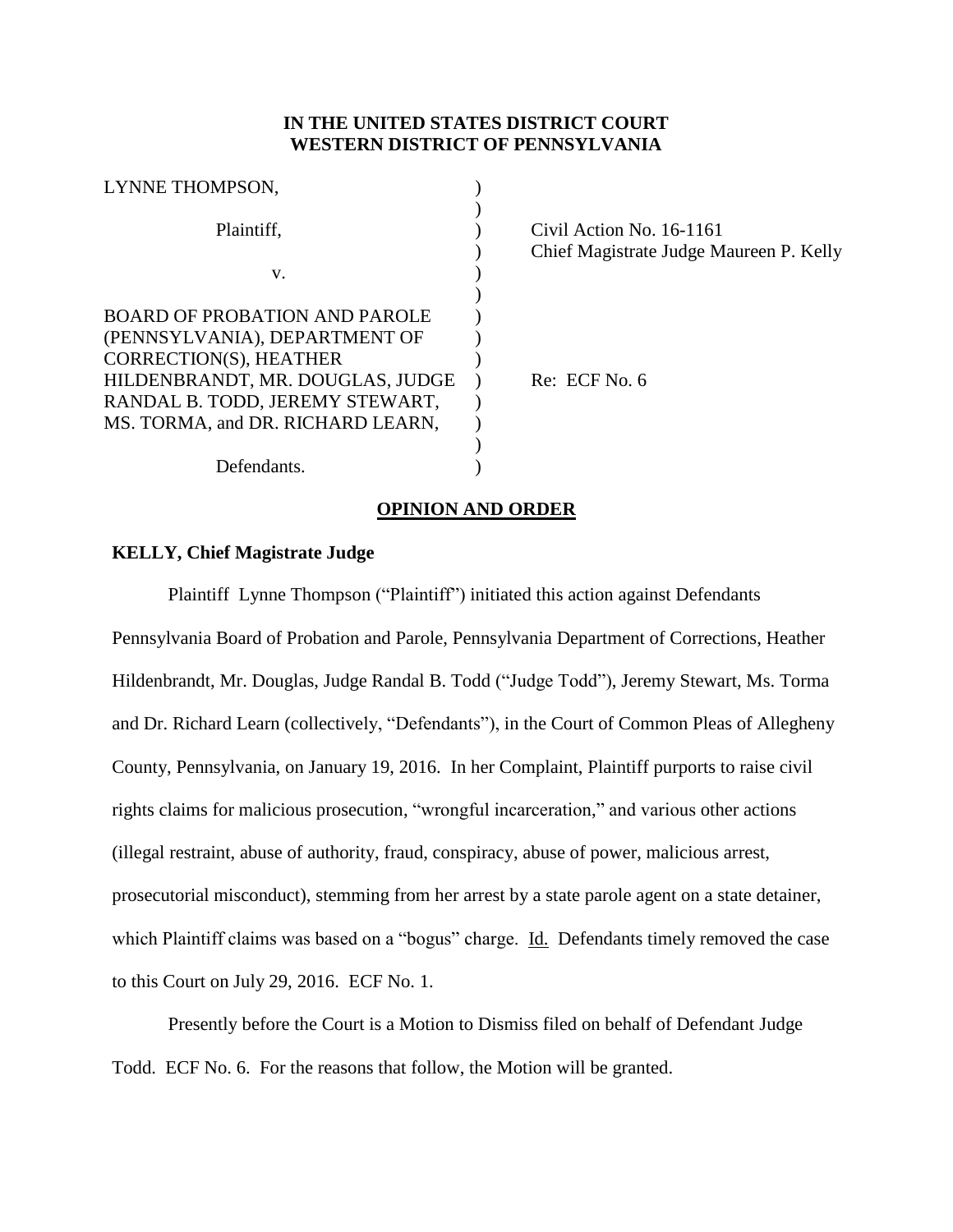### **I. STANDARD OF REVIEW**

In assessing the sufficiency of the complaint pursuant to a motion to dismiss under Federal Rule of Civil Procedure 12(b)(6), the Court must accept as true all material allegations in the complaint and all reasonable factual inferences must be viewed in the light most favorable to the plaintiff. Odd v. Malone, 538 F.3d 202, 205 (3d Cir. 2008). The Court, however, need not accept bald assertions or inferences drawn by the plaintiff if they are unsupported by the facts set forth in the complaint. See Cal. Pub. Empls.' Ret. Sys. v. The Chubb Corp., 394 F.3d 126, 143 (3d Cir. 2004), *citing* Morse v. Lower Merion Sch. Dist., 132 F.3d 902, 906 (3d Cir. 1997). Nor must the Court accept legal conclusions set forth as factual allegations. Bell Atlantic Corp. v. Twombly, 550 U.S. 544, 555 (2007). Rather, "[f]actual allegations must be enough to raise a right to relief above the speculative level." Id., *citing* Papasan v. Allain, 478 U.S. 265, 286 (1986). Indeed, the United States Supreme Court has held that a complaint is properly dismissed under Fed. R. Civ. P. 12(b)(6) where it does not allege "enough facts to state a claim to relief that is plausible on its face," id. at 570, or where the factual content does not allow the court "to draw the reasonable inference that the defendant is liable for the misconduct alleged." Ashcroft v. Iqbal, 556 U.S. 662, 678 (2009). See Phillips v. Cty. of Allegheny, 515 F.3d 224, 231 (3d Cir. 2008) (finding that, under Twombly, "labels, conclusions, and a formulaic recitation of the elements of a cause of action" do not suffice but, rather, the complaint "must allege facts suggestive of [the proscribed] conduct" and that are sufficient "to raise a reasonable expectation that discovery will reveal evidence of the necessary element[s] of his claim").

In addition, although *pro se* filings must be held to "less stringent standards than formal pleadings drafted by lawyers," Haines v. Kerner, 404 U.S. 519, 520–521 (1972), *pro se* litigants are not relieved of their obligation to allege sufficient facts to support a cognizable legal claim.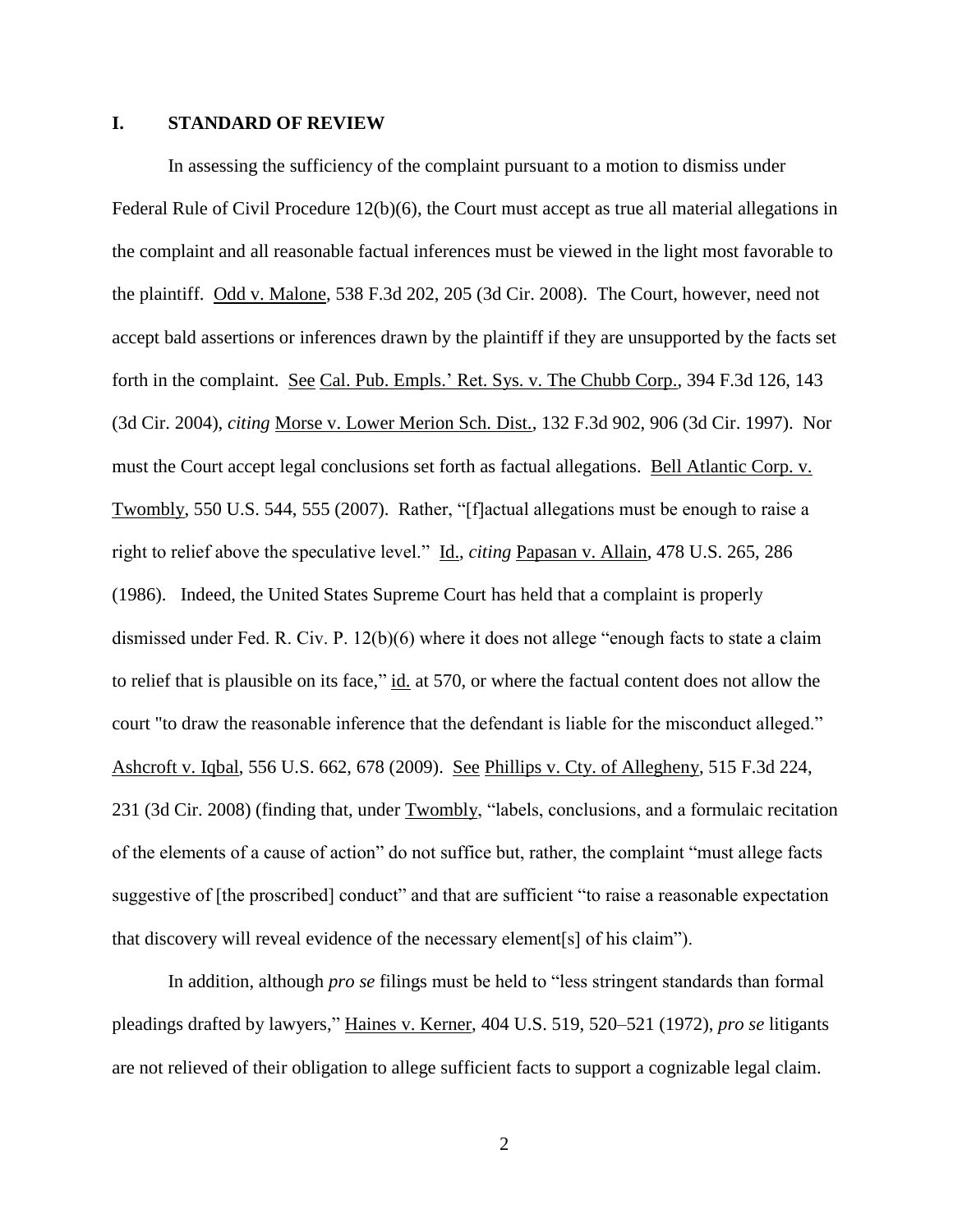See Taylor v. Books A Million, Inc., 296 F.3d 376, 378 (5th Cir. 2002); Weimer v. B.I. Vanorsdale, 2012 WL 5469877, at \*2 (W.D. Pa. Nov. 9 2012).

### **II. DISCUSSION**

In the instant Motion, Judge Todd argues that the Complaint against him is properly dismissed because Plaintiff has failed to allege any facts to support her claims. The Court agrees.

Indeed, the only assertion in the Complaint relative to Judge Todd, is that he engaged in prosecutorial misconduct, conspiracy and abuse of authority. ECF No. 1-1 ¶ 22. Plaintiff's assertion, however, is nothing more than a conclusion and contains no facts that would allow the Court reasonably infer that Judge Todd is liable for any of the alleged misconduct or raise Plaintiff's right to relief above the speculative level. Under these circumstances, Plaintiff's claims against Judge Todd are properly dismissed.

The Court also notes that, although Plaintiff has arguably included some "facts" relative to Judge Todd in her brief in opposition to Judge Todd's Motion to Dismiss, it is well settled that a plaintiff may not amend the Complaint through the brief filed in opposition to a motion to dismiss. See Commonwealth of Pa. ex. rel. Zimmerman v. Pepsico, Inc., 836 F.2d 173, 181 (3d Cir. 1988). Further, although the United States Court of Appeals for the Third Circuit has held that when dismissing a civil rights case for failure to state a claim, a court must give the plaintiff an opportunity to amend the complaint whether or not the plaintiff has asked to do so, the Court is not required to allow an amended complaint to be filed where it would be inequitable or futile. See Fletcher–Harlee Corp. v. Pote Concrete Contractors, Inc., 482 F.3d 247, 251 (3d Cir. 2007), *citing* Alston v. Parker, 363 F.3d 229, 235 (3d Cir. 2004). Here, although not argued by Judge Todd, it appears that he is entitled to judicial immunity and thus allowing Plaintiff to amend her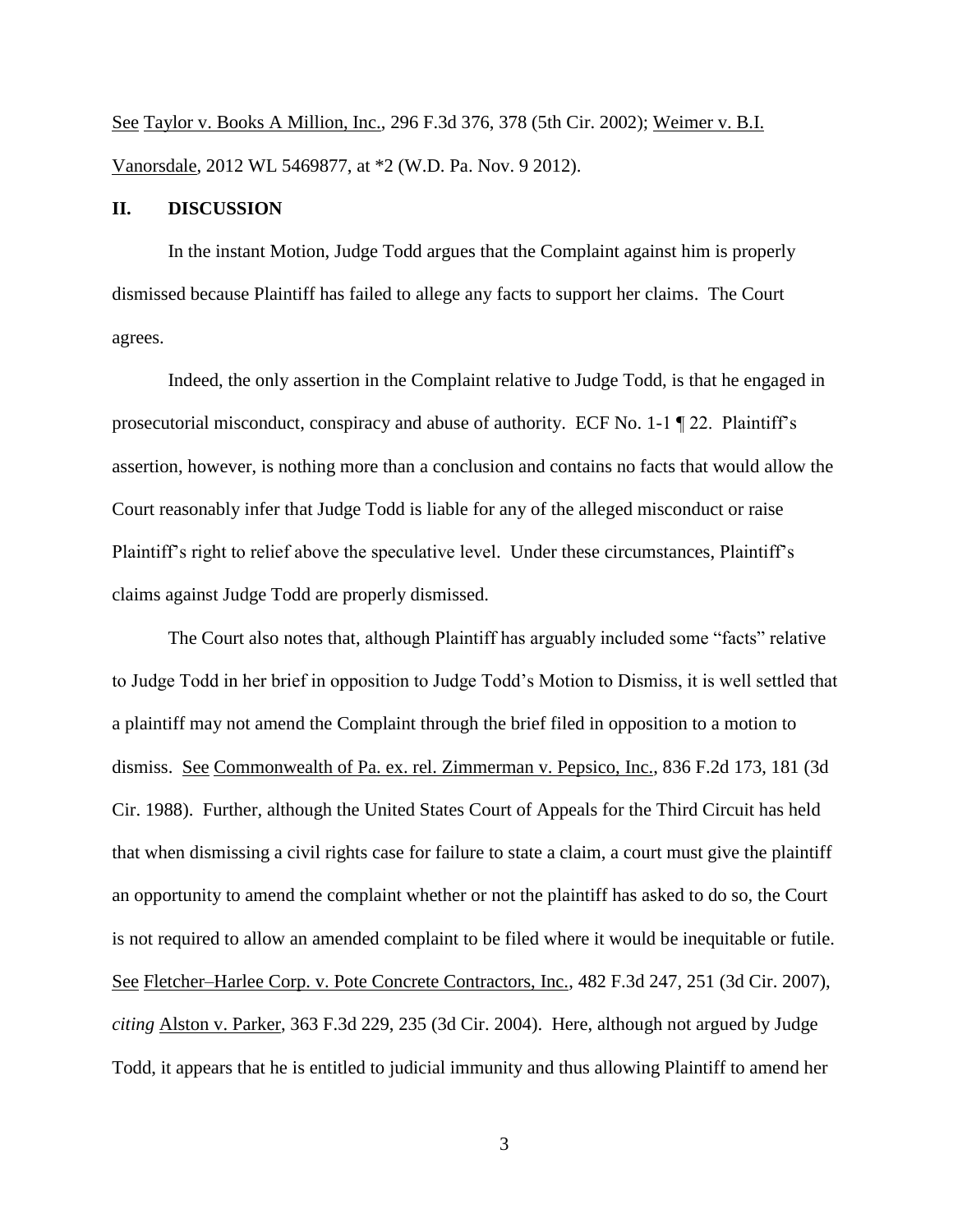Complaint against him would be futile. Capogrosso v. The Supreme Court of New Jersey, 588 F.3d 180, 184 (3d Cir. 2009), *quoting* Azubuko v. Royal*,* 443 F.3d 302, 303 (3d Cir. 2006) and Stump v. Sparkman*,* 435 U.S. 349, 359 (1978) ("[a] judicial officer in the performance of his duties has absolute immunity from suit and will not be liable for his judicial acts" [even if] "the action he took was in error, was done maliciously, or was in excess of his authority"); Van Tassel v. Lawrence Cty. Domestic Relations Section, 659 F. Supp. 2d 672, 696 (W.D. Pa. 2009), *aff'd sub nom.* Van Tassel v. Lawrence Cty. Domestic Relations Sections, 390 F. App'x 201 (3d Cir. 2010) ("[a] judge is absolutely immune from liability for his [or her] judicial acts even if his [or her] exercise of authority is flawed by the commission of grave procedural errors and [j]udicial immunity cannot be overcome by allegations of bad faith or malice") (internal quotations and citations omitted). As such, the Court declines to permit Plaintiff to amend her Complaint with respect to Judge Todd.

## **III. CONCLUSION**

For the foregoing reasons, Defendant Judge Todd's Motion to Dismiss is properly granted. Accordingly, the following Order is entered:

#### **ORDER**

AND NOW, this  $13<sup>th</sup>$  day of July, 2017, upon consideration of Defendant Judge Todd's Motion to Dismiss and Plaintiff's response thereto, IT IS HEREBY ORDERED that the Motion to Dismiss filed on behalf of Defendant Judge Todd, ECF No. 6, is GRANTED, and that Judge Todd is dismissed from the case.

#### BY THE COURT:

/s/ Maureen P. Kelly MAUREEN P. KELLY CHIEF UNITED STATES MAGISTRATE JUDGE